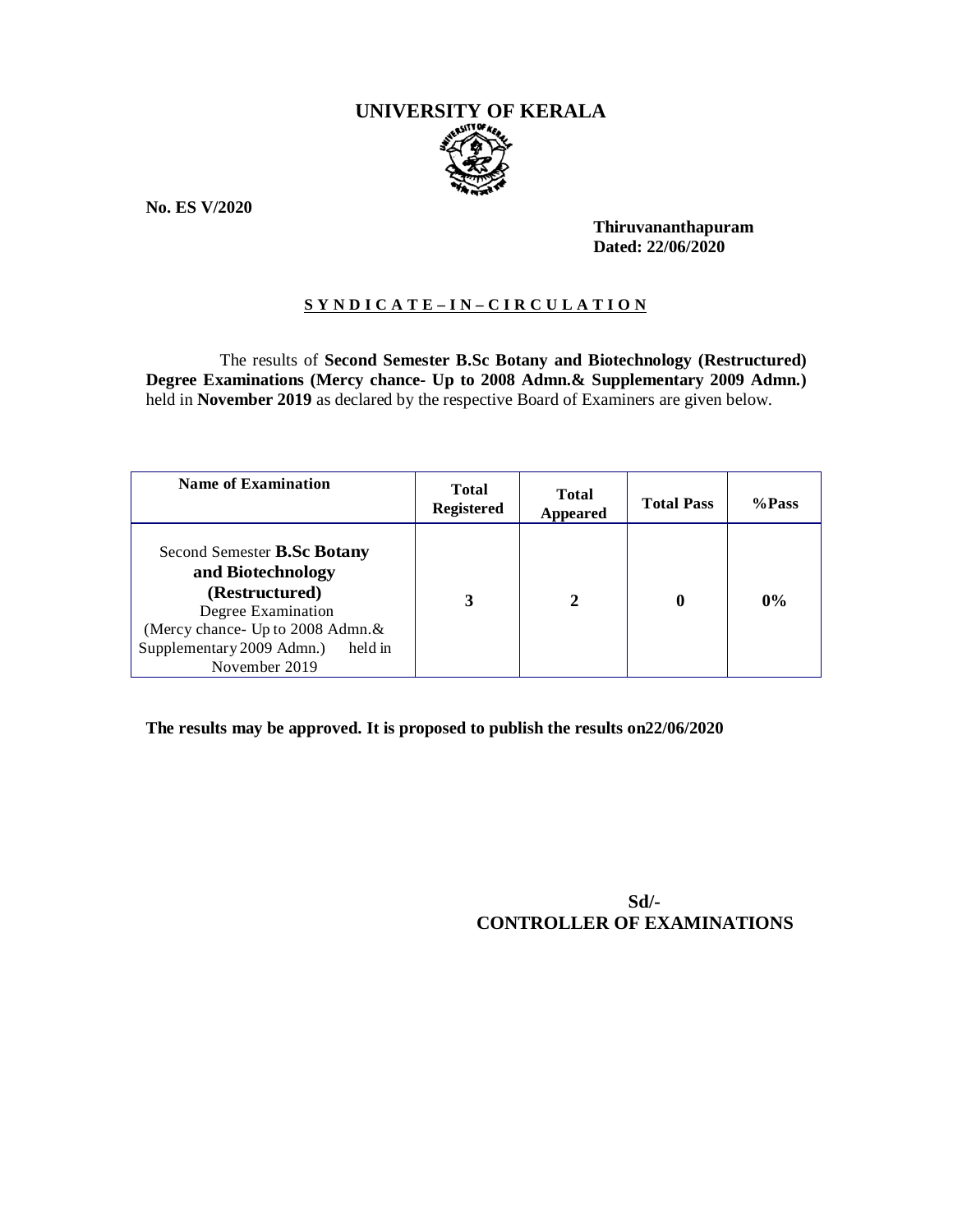## **UNIVERSITY OF KERALA**

#### **NOTIFICATION**

## **SECOND SEMESTER B.SC BOTANY AND BIOTECHNOLOGY (RESTRUCTURED) DEGREE EXAMINATIONS (MERCY CHANCE- UP TO 2008 ADMN. SUPPLEMENTARY -2009 ADMN) HELD IN NOVEMBER 2019**

The following candidates have been declared passed for the Second Semester **B.Sc Botany and Biotechnology** (Restructured) Degree Examinations (Mercy chance- Up to 2008 Admn. Supplementary 2009 Admn.) held in November 2019 by the Board of Examiners. The Candidates who wish to get their answer books revalued/scrutinized should send their application in the prescribed form along with required fees so as to reach the Controller of Examinations, University of Kerala on or before **10/07/2020**. Mark lists will not be issued to the candidates who have not remitted the C.V Camp fee of **Rs 200**/-(**Rupees Two Hundred**only)

#### **SUBJECT CODE:-**

- **A. Part I English Paper II Poetry and drama**
- **B. Part II Paper II Second Language**
- **C. Core Botany Paper II Phycology, Mycology, Lichenology and Phytopathology**
- **D. Practical**
- **E. Vocational Biotechnology Theory Paper III**
- **F. Vocational Biotechnology Theory Paper IV**
- **G. Practical II**
- **H. Auxiliary Biochemistry Paper II General Biochemistry**

 $Sd$ <sup>-</sup> **CONTROLLER OF EXAMINATIONS**

University Buildings, Thiruvananthapuram, Dated: 22/06/2020